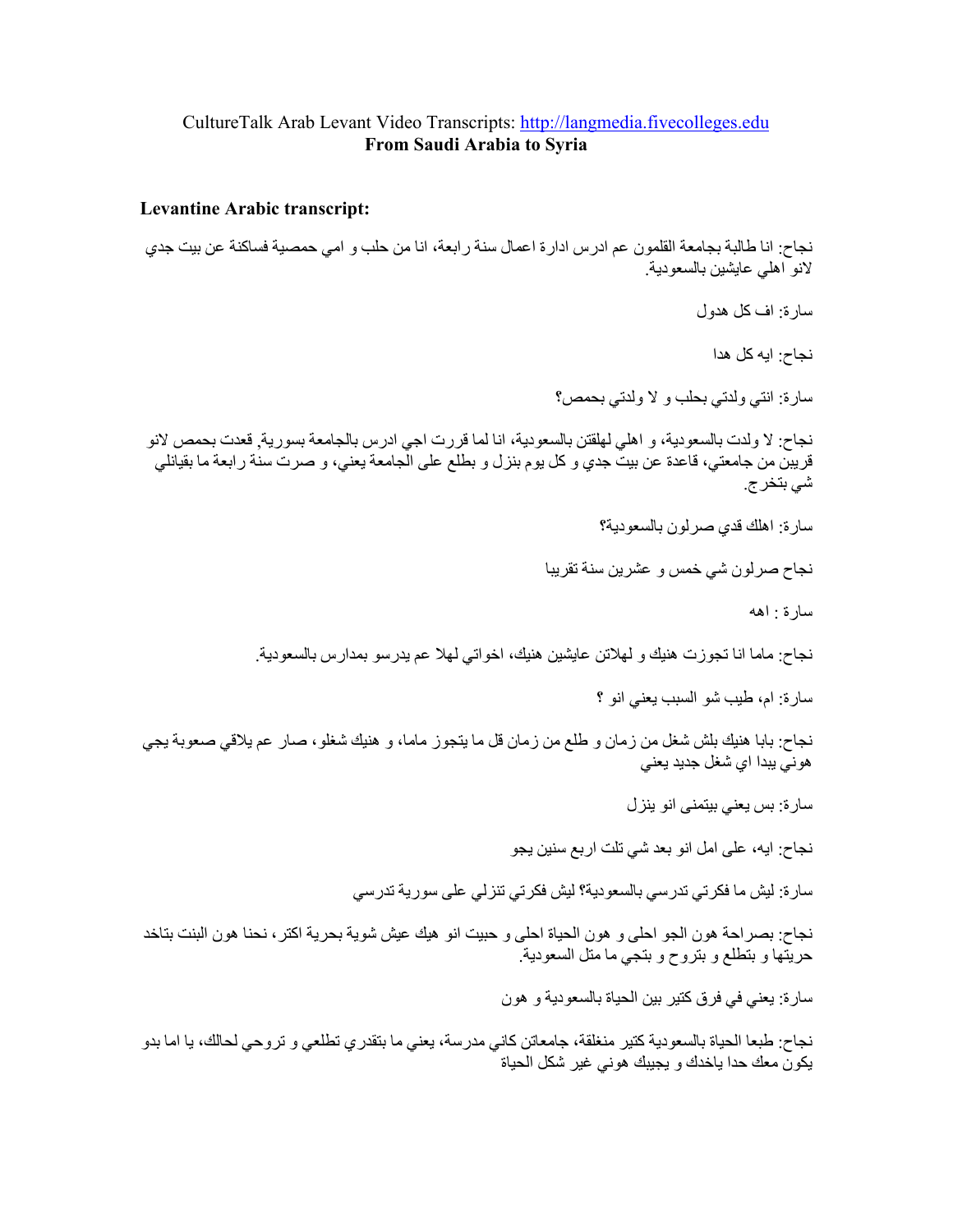سارة: طيب يعني وقت اللي اجيتي لهون على سوريا باعتبار انو لسه صرلك عمرك كلو عايشتي بالسعودية حسيتي بشغلات تغيرت عليكي، شغلات حبيتيها، شغلات كر هتبها؟

نجاح: ايه طبعا ، يعني بتواجهي الحياة اكتر ، في اشياء اكتر ، يعني طبيعة الحياة مختلفة بين هنيك و هون، بس لانو انا كمان كنت كل صبف ّاجي و كنّا نقضـي يعني كلّ سنة انا بجي عليّ سوريا يعني 3 اشهر بالصبف فماني بعيدة عن هدا الجو ، تعودنا عليه بعني عَابِشْنين فيه

طيب هلا صرلك تقريبا بالجامعة قلتي تخرج اخر سنة، صرلك اربع سنين هون، يعني بتحسى حالك انك مبسوطة بالبلد؟ حابة انك نبقى هون، بدى تسكنى بحمص، و لا حبى تسكنى بحلب؟؟

نجاح: لا مخطوبة، خطبت كمان خطبيي شامي فممكن اني ر و ح عبش بالشام

## **English translation:**

Najah: I am a student in Kalamoon University, studying Business Administration in my fourth year. I am originally from Aleppo; my mom is from Homs, and I am living with my grandparents because my family lives in Saudi Arabia.

**Sarah:** Oh! All that?

Najah: Yes, all that.

**Sarah:** Were you born in Aleppo, or in Homs?

Najah: No, I was born in Saudi, and my parents are still in Saudi. When I decided to come study here at a Syrian university, I stayed in Homs, because it is close to my university. I am staying at my grandparents, and I go to the university on a daily basis. I am in my fourth year right now, and I will graduate soon.

**Sarah:** How long have your parents been in Saudi?

**Najah:** They have been there for about 25 years.

Sarah: Aha.

Najah: Mom got married there, and they have been living there. My brothers are still studying in Saudi schools.

**Sarah**: Um, what is the reason behind that?

**Najah**: Dad started a business there a long time ago, and he moved there before getting married to my mom -- it is his job. He finds it difficult to come here and start a new business.

**Sarah:** You mean, he does wish to come back.